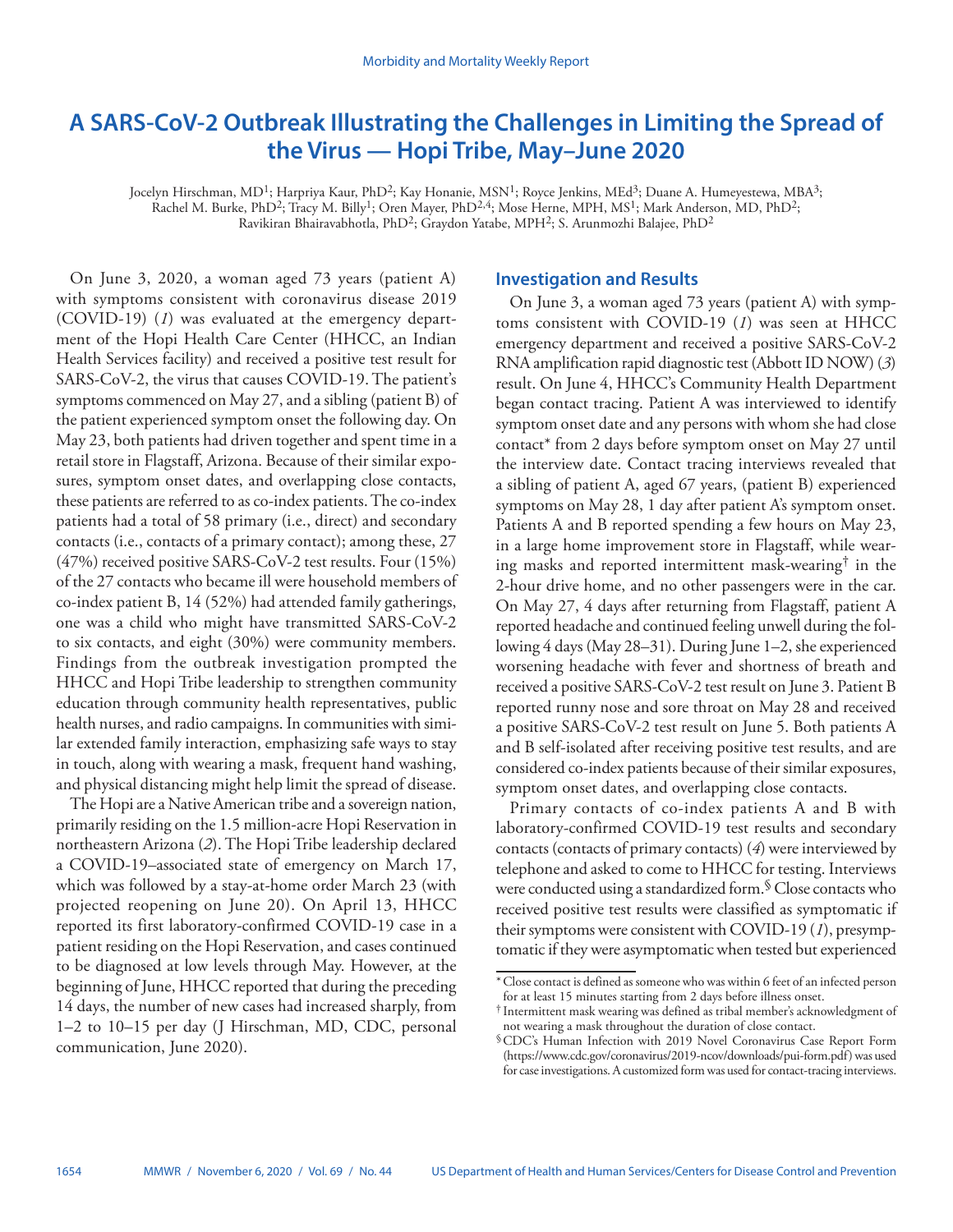symptoms within 14 days of exposure, or asymptomatic if they never reported any symptoms. These contacts were not retested after they became symptomatic. Symptomatic contacts were tested with Abbott ID NOW and received same-day results; symptomatic contacts with negative test results were retested using real-time reverse transcription–polymerase chain reaction (RT-PCR) (*5*). All contacts who were asymptomatic at the time of investigation were tested with RT-PCR.

Overall, 58 primary and secondary contacts of index patients A and B were identified, 27 (47%) of whom received positive test results for SARS-CoV-2. Among the 29 persons with confirmed COVID-19 (including co-index patients A and B), 22 (76%) were symptomatic and seven were asymptomatic (Figure 1). To describe the sequence of transmission, contacts of patients A and B are denoted by letters and numbers, indicating contact with either or both patients, and the hypothesized sequence of transmission.

Patient A reported working in an office on May 27, her symptom onset date, in close proximity to a colleague (A1.1) for approximately 6 hours (Figure 2). Both patients A and A1.1 reported intermittent mask-wearing in the enclosed office. On June 2, patient A1.1 experienced diarrhea and loss of appetite and, on June 4, received a positive SARS-CoV-2 test result. While patient A1.1 was symptomatic and before being tested, she had contact with 12 persons, including eight household members (A1.1.1–A1.1.8) and four colleagues (A1.1.9–A1.1.12). All 12 contacts of patient A1.1 were tested for SARS-CoV-2, and seven household contacts (all but A1.1.8) received positive test results; all four colleagues received negative test results. After work on May 27, patient A visited a second sibling (patient A2.1).

On the date her symptoms began, May 27, patient A also worked outdoors with patient B and 13 extended family members  $(A2.1, B1.1-B1.4, and AB1.1-AB1.8)$  and then dined with them at an indoor potluck planting dinner,\*\* where attendees did not wear masks. On May 30, patients A and B attended a graduation dinner with 23 persons in addition to themselves (B1.1, B1.3–B1.10, and AB2.1–AB2.14). Three persons who attended the planting dinner also attended the graduation dinner (B1.1, B1.3, and B1.4). These three persons, five persons who attended only the graduation dinner (AB2.1, AB2.2, AB2.3, AB2.14, and B1.9), and three who attended only the planting

**FIGURE 1. Date of symptom onset or test date (for asymptomatic persons) in a cluster of 29 laboratory-confirmed COVID-19 patients — Hopi Tribe, May–June 2020**



Date of symptom onset or test date (for asymptomatic persons)

**Abbreviation:** COVID-19 = coronavirus disease 2019.

<sup>¶</sup> One person who attended the planting dinner (AB1.2) refused testing and was not included in the study results.

<sup>\*\*</sup> The planting dinner is an activity common among Hopi Tribe members, in which a family member invites immediate and extended members to work together in the crop fields in the morning and then hosts a dinner for those invited later in the evening.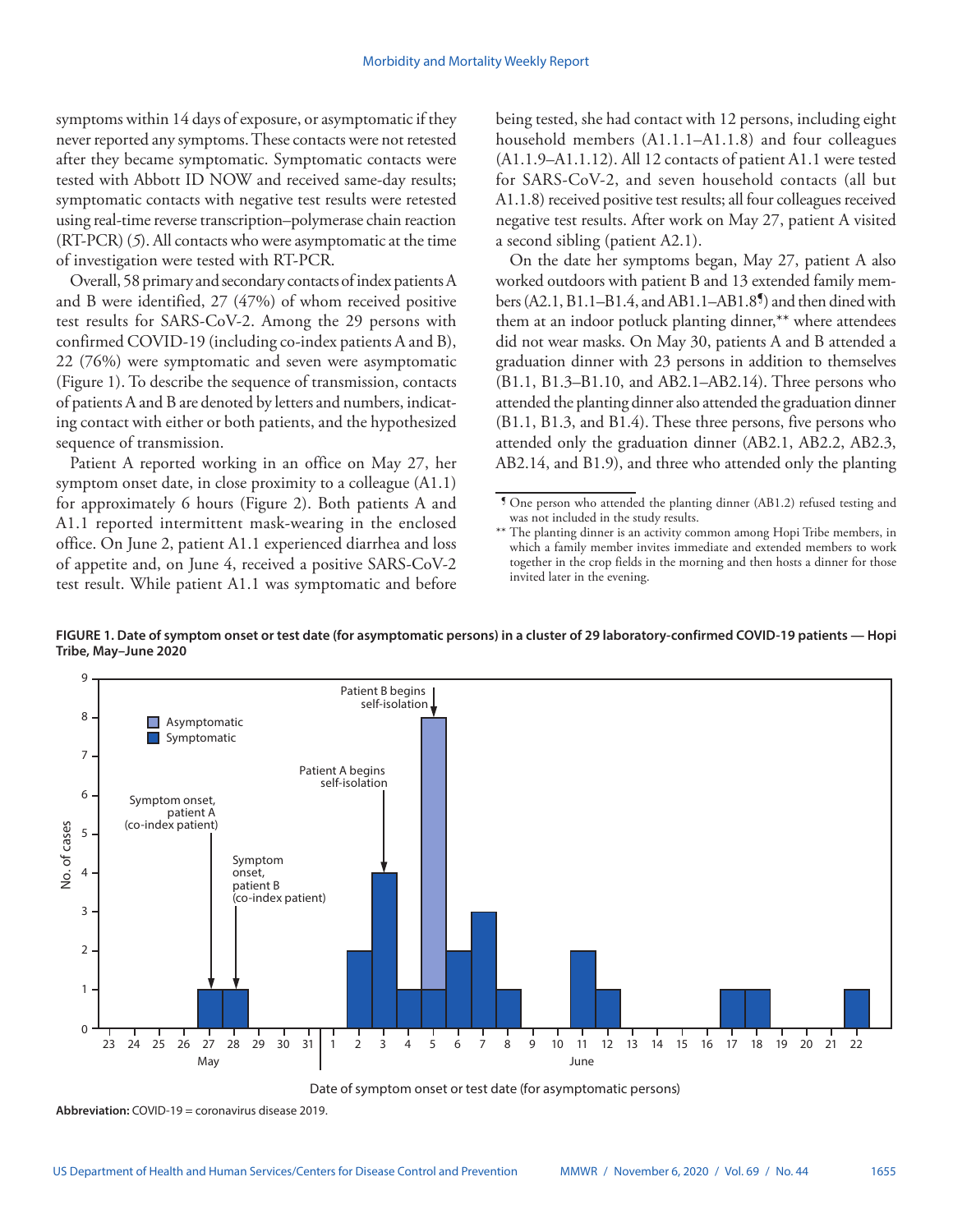



\* Patient AB2.14 lives in another city but is part of the AB2.8–AB2.14 family.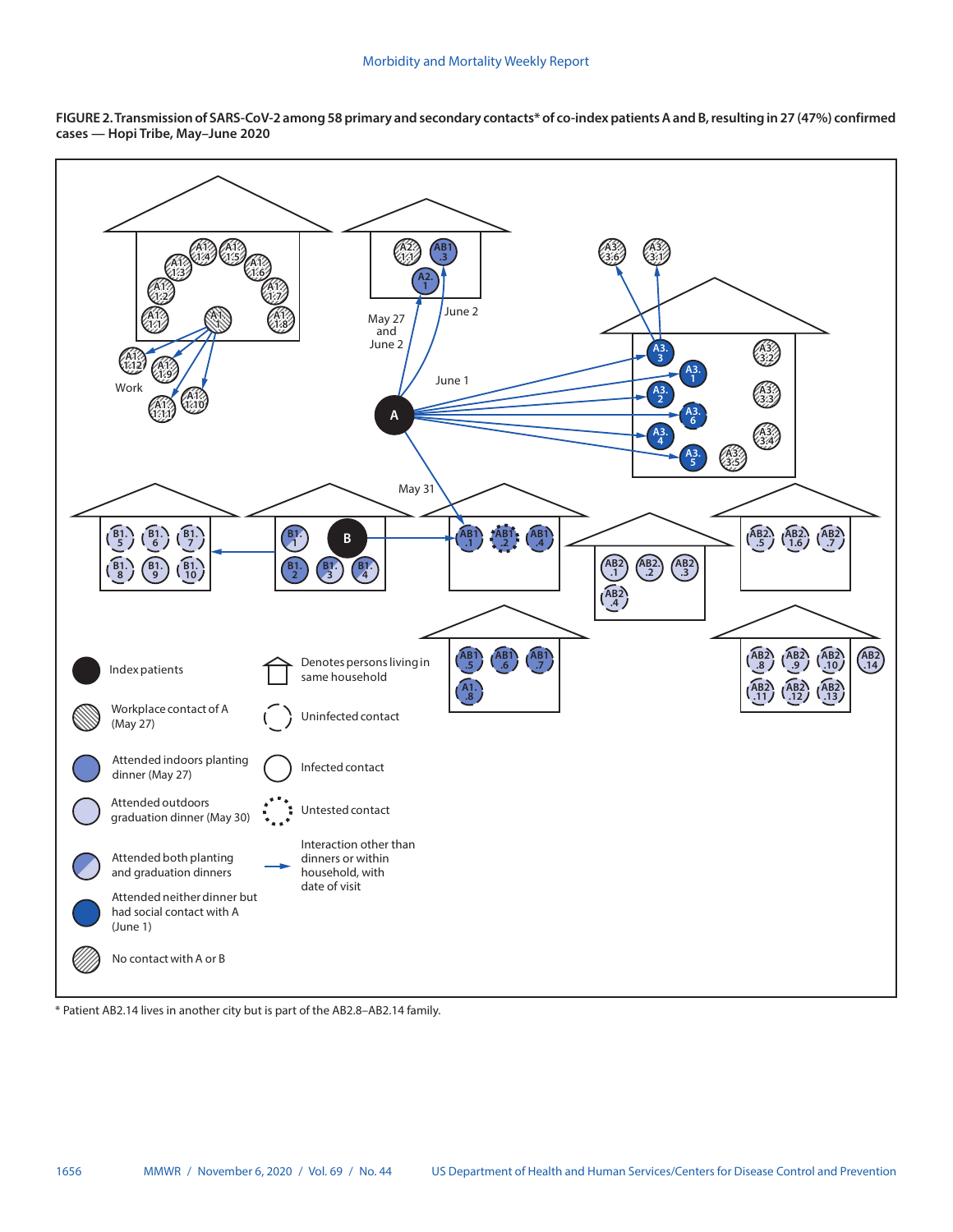dinner (A2.1, AB1.3, and B1.2) later developed symptoms and received positive SARS-CoV-2 test results. Both dinners took place during the stay-at-home order. On May 31, patients A and B had contact with another family member (AB1.1), for approximately 1 hour, although AB1.1 took a telephone call outside most of that time. AB1.1 received a negative SARS-CoV-2 test result and remained asymptomatic.

On June 1, 4 days after patient A's symptom onset, she was visited for several hours by her daughter (A3.1), son-in-law (A3.2), and four grandchildren (A3.3–A3.6). Later that day, one grandchild (A3.3) played with two friends. On June 2, patient A3.3 developed fever, cough, chills, and difficulty breathing. She was taken to HHCC on June 3 and received a positive SARS-CoV-2 test result. On June 4, all nine household members of A3.3 (A3.1, A3.2, A3.4–A3.6, and A3.3.2–3.3.5) were tested for SARS-CoV-2, and two received positive results, including patient A3.4, who had visited patient A, and patient A3.3.2, who had not. That same day, one of the granddaughter's playmates (A3.3.1) also received a positive test result. No other infections were detected in the playmate's household,<sup>††</sup> and everyone in this household reported consistent mask-wearing, including at home, after patient A3.3.1's symptom onset. Patients A3.4 and A3.3.2 became symptomatic on June 6 and 7, respectively. On June 8, patient A3.1 became symptomatic and received a positive test result on June 10. On June 11, patients A3.2 and A3.5 became symptomatic and received positive test results.

On June 2, patient A's sibling (A2.1) and nephew (AB1.3) visited her for a few hours. They experienced symptoms on June 7 and received positive SARS-CoV-2 test results on June 9. On June 22, A2.1's spouse (A2.1.1) received a positive test result after experiencing symptoms.

Patient B lives with four family members, and six extended family members live next door. From May 28 (symptom onset date) through June 5 (date of laboratory confirmation), patient B had close contact with these 10 family members (B1.1–B1.10), including five (four household and one next door) who later became symptomatic and were confirmed to have COVID-19.

Overall, among 60 extended family and community member contacts, including co-index patients A and B, 29 (48%) persons with confirmed COVID-19 were identified. The median patient age was 21 years (range = 1–79 years) (Table). Among patients with confirmed COVID-19, 13 (45%) had at least one underlying medical condition, including seven (24%) with obesity, three (10%) with diabetes, and three

| TABLE. Demographic and clinical characteristics of persons with      |  |
|----------------------------------------------------------------------|--|
| laboratory-confirmed SARS-CoV-2 infection ( $N = 29$ ) — Hopi Tribe, |  |
| May-June 2020                                                        |  |

| <b>Characteristic</b>                            | No. (%)      |
|--------------------------------------------------|--------------|
| Median age (range)                               | $21(1 - 79)$ |
| Age group (yrs)                                  |              |
| $0 - 19$                                         | 13 (45)      |
| $20 - 39$                                        | 8 (28)       |
| $40 - 59$                                        | 4 (14)       |
| $60 - 79$                                        | 4 (14)       |
| Sex                                              |              |
| Male                                             | 11 (38)      |
| Female                                           | 18 (62)      |
| Chronic underlying conditions                    |              |
| Cardiovascular diseases                          | 3(10)        |
| Chronic lung disease                             | 2(7)         |
| Chronic renal disease                            | 1(3)         |
| Diabetes mellitus                                | 3(10)        |
| Hyperglycemia                                    | 2(7)         |
| Obesity                                          | 7(24)        |
| Other*                                           | 4 (14)       |
| <b>Signs and symptoms</b>                        |              |
| Abdominal pain                                   | 4 (14)       |
| Asymptomatic                                     | 7(24)        |
| Chills                                           | 6(21)        |
| Cough                                            | 10(35)       |
| Diarrhea                                         | 5 (17)       |
| Difficulty breathing                             | 4 (14)       |
| Fever                                            | 11 (38)      |
| Headache                                         | 9(31)        |
| Malaise                                          | 1(3)         |
| Muscle ache                                      | 2(7)         |
| Runny nose                                       | 11 (38)      |
| Sinus congestion                                 | 1(3)         |
| Sore throat                                      | 2(7.0)       |
| Known setting of primary contact <sup>†</sup>    |              |
| Graduation reception dinner <sup>§</sup>         | 8(30)        |
| Household                                        | 4 (14)       |
| Household visits                                 | 7(24)        |
| Planting dinner                                  | 6 (22)       |
| Work                                             | 1(4)         |
| Laboratory testing results                       |              |
| Total positive <sup>1</sup>                      | 29 (48)      |
| Symptomatic**                                    | 22 (76)      |
| Presymptomatic <sup>++</sup>                     | 4 (14)       |
| Total positive/Total no. tested (attack rate, %) | 29/60 (48)   |

\* Other includes high cholesterol, impaired glucose tolerance, depressive disorder, dysuria, nuclear sclerosis, proteinuria, and hyperlipidemia.

† Both numerator and denominator excluded co-index patients.

§ Three persons attended both planting dinner and graduation dinner.

¶ Includes co-index patients A and B.

\*\* Includes presymptomatic.

†† Developed symptoms after receiving positive test results; patients were not retested after they became symptomatic.

(10%) with cardiovascular disease. Four patients (14%) were presymptomatic, all of whom were aged <20 years, and seven (24%) were asymptomatic, six of whom were aged <30 years. Among 27 contacts with confirmed COVID-19, seven (24%) had visited patient A, four (14%) were household members

<sup>††</sup> These tertiary contacts are not included in the analysis denominator.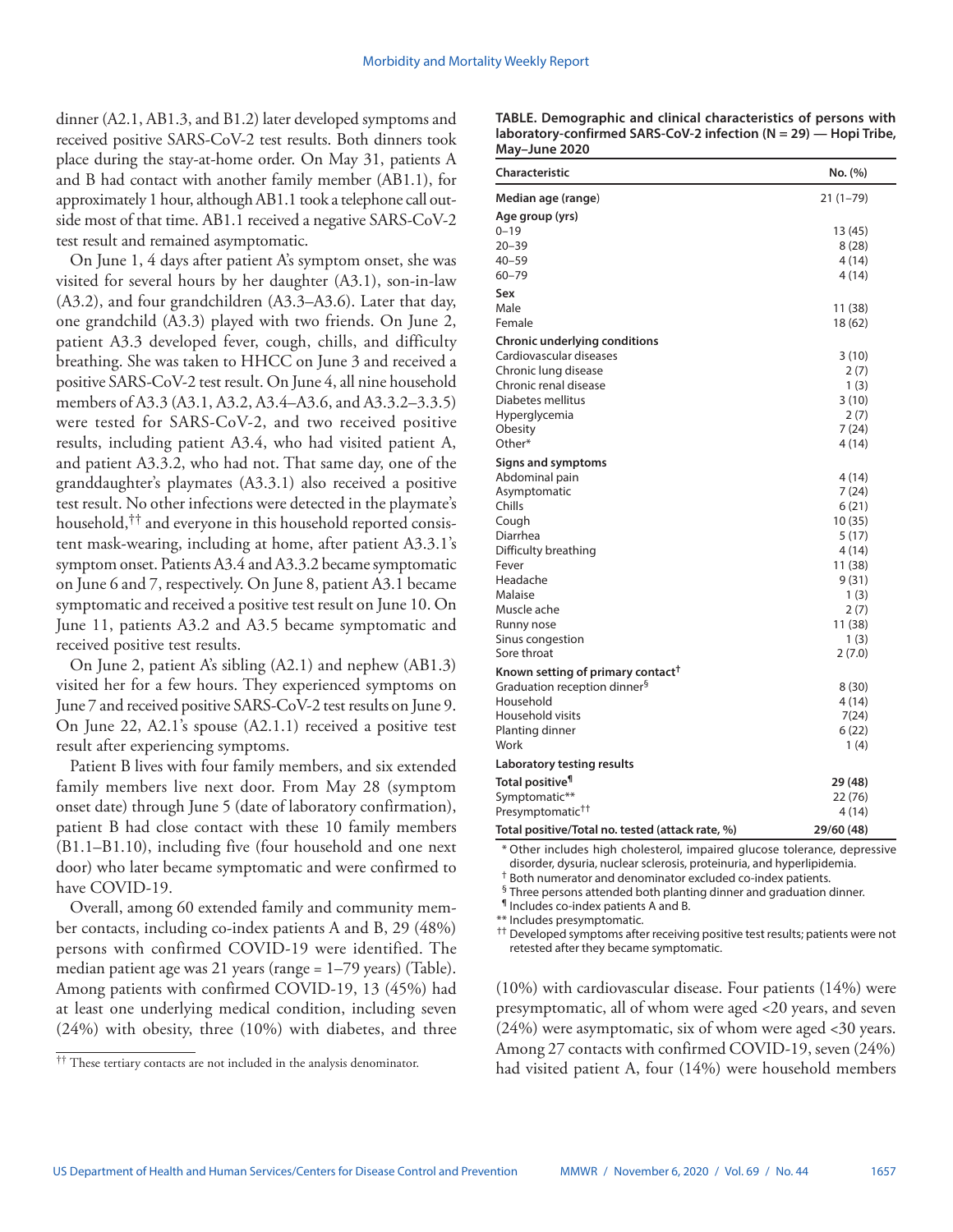of patient B, one (4%) was a workplace contact, and one was a child who had six close contacts who received positive test results. Two patients went to an emergency department, one patient required critical care, and no deaths occurred. Contact tracing interviews revealed limited understanding of how and when to wear masks, adhere to physical distancing of ≥6 feet, and practice hand hygiene.

# **Public Health Response**

HHCC led the overall response in collaboration with the Hopi Tribe. The Hopi Emergency Response Team, working in collaboration with HHCC public health nurses, coordinated support for housing, food, and other needs during isolation and quarantine and set up a communication team focused on community education and mitigation with messaging regarding recommended mask-wearing, hand hygiene, and physical distancing.

### **Discussion**

In this COVID-19 outbreak among the Hopi, two gatherings of extended family members and workplace exposure likely facilitated transmission of SARS-CoV-2 beyond household contacts into the broader community. Both gatherings included >10 persons and took place while the stay-at-home order was active. A distinctive element of Hopi lifestyle highlighted by this investigation was the frequent social interaction among extended family members, leading to repeated exposure of contacts to patients A and B, both of whom were symptomatic ≥1 week before testing, during which time they socialized in the community. Consistent with other reports, many children and young adults with COVID-19 were asymptomatic or had mild symptoms (*6*,*7*); these patients might not have been identified without universal contact testing. One child exposed six contacts who were later confirmed to have COVID-19, including five household members; although four household members had also visited patient A, the intervals between cases as well as interview findings suggest that the child might have introduced COVID-19 into the household. Approximately one half of the COVID-19 patients identified in this outbreak had chronic underlying conditions.

This investigation highlights a need for prevention strategies focused on enhanced community education related to recognition of COVID-19 symptoms and encouraging consistent mask-wearing. All household members, including the index patient, should wear masks within shared spaces in the household. These strategies, along with self-isolation upon symptom onset, can limit exposures and mitigate transmission. After this investigation, HHCC and the Hopi Tribe increased community messaging in English and in Hopi, using multiple

## **Summary**

What is already known about this topic?

Large gatherings pose a risk for SARS-CoV-2 transmission.

#### What is added by this report?

Among 60 immediate and extended family and community members of the Hopi Tribe, 29 (48%) laboratory-confirmed COVID-19 cases occurred; 14% were presymptomatic, and 24% of patients were asymptomatic. The majority of presymptomatic and asymptomatic cases occurred in children and young adults.

What are the implications for public health practice?

Frequent and recurring social interactions among extended family members permitted repeated exposures to infectious persons. In communities with similar extended family interaction, emphasizing safe ways to stay in touch, together with wearing a mask, frequent hand washing, and physical distancing might help limit the spread of disease.

modalities including radio and in-person messaging through community health representatives. Messaging explained that by wearing a mask, practicing physical distancing, washing one's hands frequently, and taking other preventive measures in accordance with CDC guidelines, persons can reduce the risk to themselves and others (*8*,*9*).

The findings in this report are subject to at least three limitations. First, despite intense contact tracing efforts, some tertiary contacts might have been missed. Second, precise determination of exposure dates and classification of contacts as secondary versus tertiary was challenging because of the repeated and overlapping interactions among extended family members. Finally, detailed information on mask wearing and physical distancing practices could not be consistently obtained.

Overall, collaborative efforts and prompt communication between HHCC and the Hopi Tribe proved crucial in containing this outbreak. Lessons learned in this outbreak might also prove useful for other communities with multigenerational households and frequent interactions among extended family members.

### **Acknowledgments**

Community health representatives and public health nurses; the Hopi Tribe; the Hopi Emergency Response Team; frontline workers at Hopi Health Care Center; patients and contacts described in this report. Corresponding author S. Arunmozhi Balajee, [fir3@cdc.gov](mailto:fir3@cdc.gov).

<sup>&</sup>lt;sup>1</sup>Hopi Health Care Center, Polacca, Arizona; <sup>2</sup>CDC COVID-19 Response Team; 3Hopi Tribe, Kykotsmovi, Arizona; 4Laboratory Leadership Service, CDC

All authors have completed and submitted the International Committee of Medical Journal Editors form for disclosure of potential conflicts of interest. No potential conflicts of interest were disclosed.